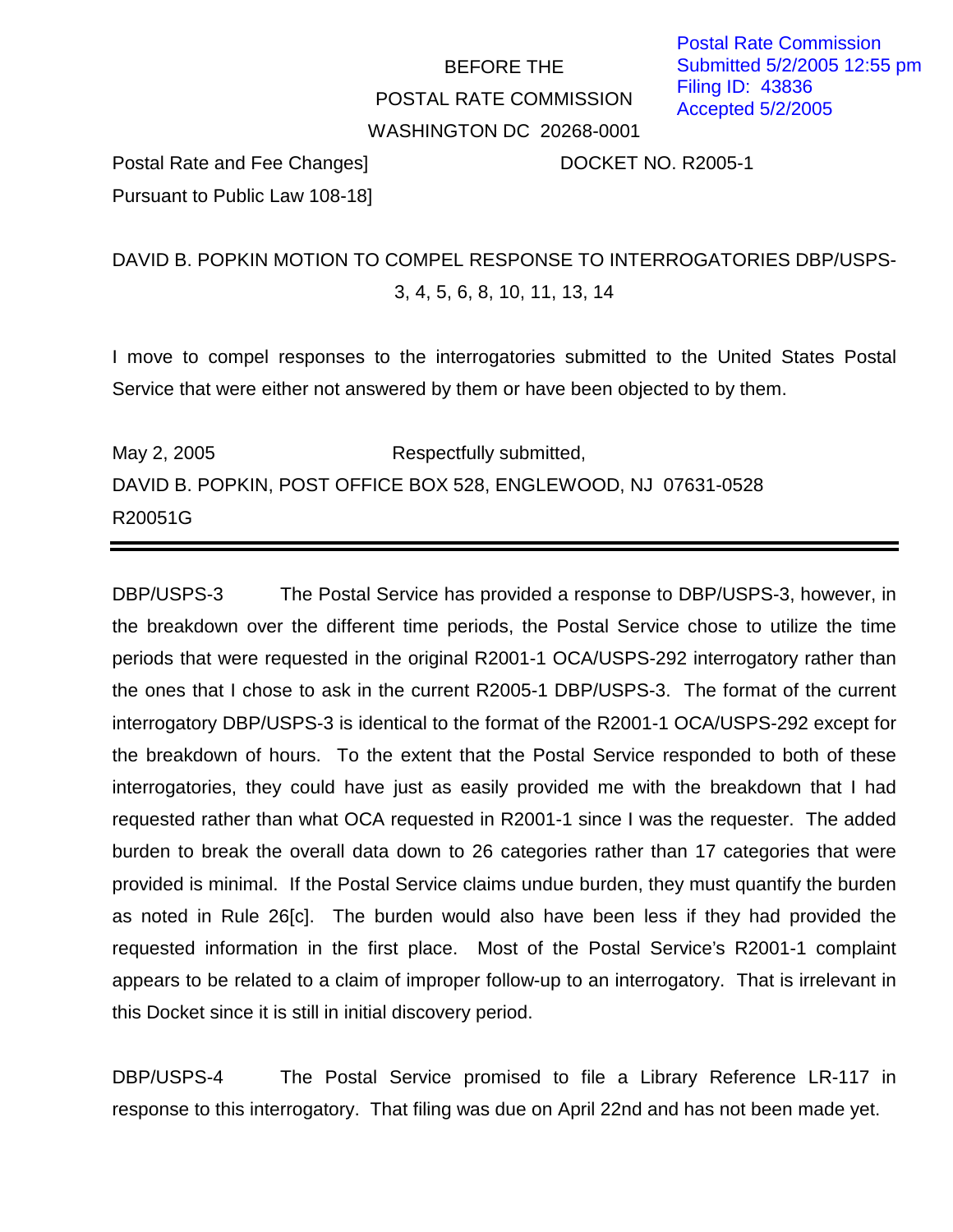DBP/USPS-5 The Postal Service objected to answering this interrogatory on two grounds. In the seven lines of their objection, I only see one ground for an objection, namely, they claim that national aggregate EXFC data are the proper focus. However, the national aggregate data figures are determined by combining all of the data for the various Performance Clusters. As such, I should have the right to evaluate the source data for the national data and be able to determine the spread that might exist in the data as well as other criteria.

The format that I have requested in my interrogatory is the specific breakdown and format as has been utilized by the Postal Service for many years. This data is reasonably calculated to lead to the discovery of admissible evidence as it relates to the value of service of First-Class Mail.

DBP/USPS-6 The Postal Service response was due on April 22nd and has not been made yet.

DBP/USPS-8 The Postal Service promised to respond to subpart g That filing was due on April 22nd and has not been made yet.

DBP/USPS-10 The Postal Service objected to this interrogatory but stated that they will endeavor to respond. That filing was due on April 22nd and has not been made yet. Since I have not had an opportunity to evaluate their response, I request that I be able to file a Motion to Compel beyond the deadline should their response dictate the need.

DBP/USPS-11 The Postal Service response was due on April 22nd and has not been made yet. DBP/USPS-13 The Postal Service response was due on April 22nd and has not been made yet. DBP/USPS-14 The Postal Service response was due on April 22nd and has not been made yet.